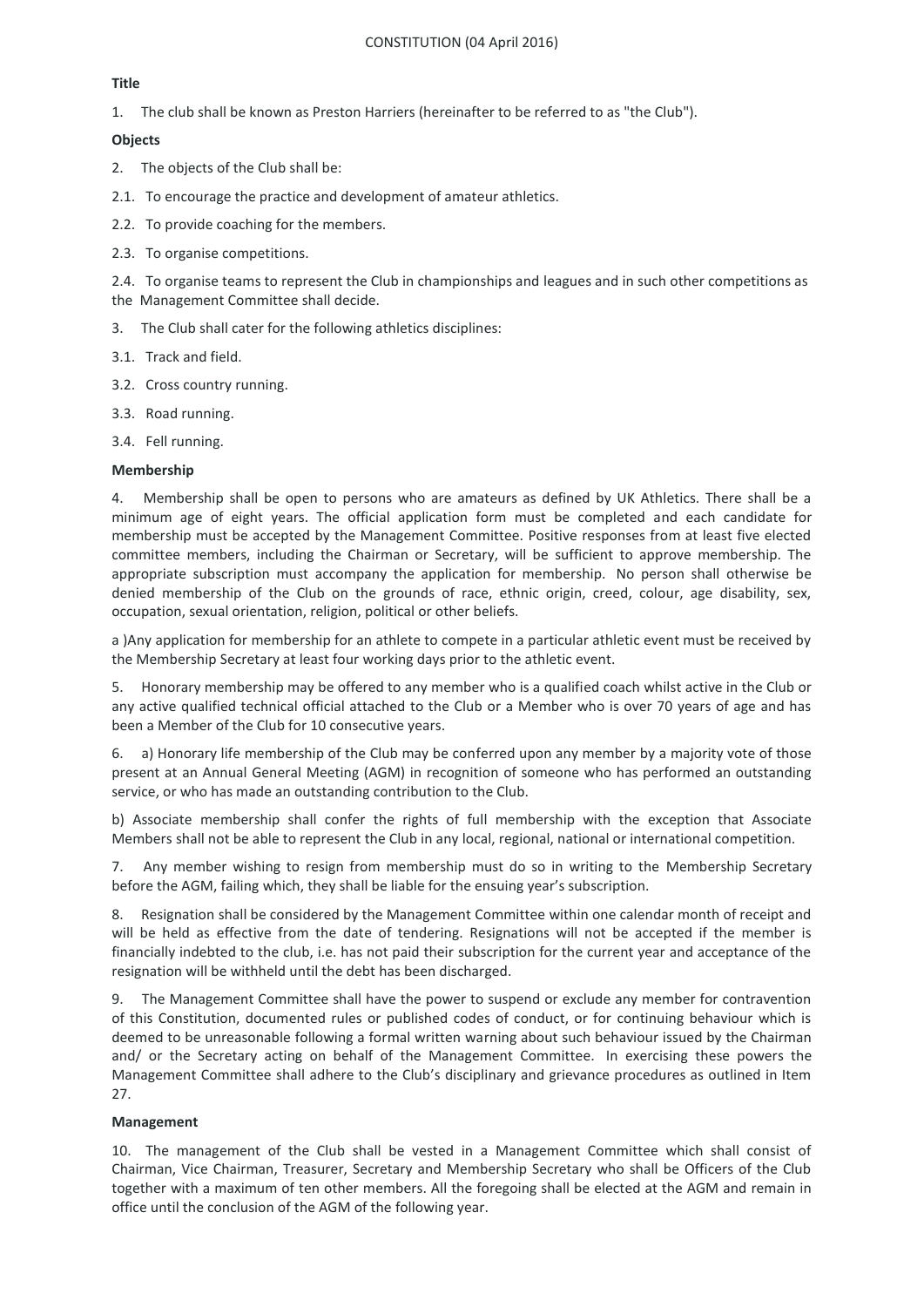11. The Officers of the Club shall be honorary members during their year of office.

12. Five elected committee members are required for a quorum for a Management Committee meeting to take place providing the Chairman or Secretary is also present.

13. The Management Committee shall have the power to fill vacancies if they arise and to co-opt members for particular projects, but co-opted members shall not have a Management Committee vote.

14. The Management Committee shall also have the power to establish any sub-committee deemed appropriate to assist in meeting the objectives of the Club, and to delegate to these sub-committees such duties as may be considered appropriate. These sub-committee meetings need a minimum of 3 subcommittee members to include either the Chairperson or Secretary of that sub-committee to be quorate

15. The Management Committee shall have the power to appoint individuals to perform specific duties on behalf of the committee, and to delegate to those individuals such duties as they consider appropriate. Those duties may be the subject of such remuneration as may be agreed by the Management Committee.

#### **Annual General Meeting**

16. The AGM shall be held in the month of April for the purpose of:

16.1. Receiving the annual report of the Secretary.

16.2. Receiving the certified financial statements and the Treasurer's report.

16.3. Electing the officers and the committee for the ensuing year.

16.4. The AGM shall be held in the month of April for the purposes of appointing an independent examiner with appropriate professional status to certify the end of year accounts.

16.5. Considering any amendment to the constitution of which due notice has been given to all members. Any proposed change to the constitution must be received by the Chairman or Secretary by 1st March preceding the meeting in order that all members shall have sufficient notice of the proposal.

16.6. Transacting any other notified business.

17. At least 14 days notice shall be given to members of the date, venue and agenda items for the AGM.

18. All registered members of the Club at the meeting who are aged 18 years or more shall have one vote. In the case of an equality of votes the Chairperson will have a second, casting, vote. Voting shall be by a show of hands except where the Chairman decides voting shall be by ballot.

## **Affiliations**

19. The club shall seek to be affiliated to England Athletics and such other amateur bodies as the Management Committee consider appropriate in order to carry out the objectives of the club.

## **Subscriptions**

20. Annual subscriptions will be on a graduated scale dependant on age and circumstance and shall become due for payment during April of each year, with the amounts being determined by the Management Committee.

21. Any member failing to make payment by 30th September shall cease to be entitled to the rights and privileges of membership and may be expelled provided that one month's notice in writing shall have been sent to the member's last known address informing him/her of the proposed action.

22. The name and address of any person so expelled from the club shall be recorded and sent to the appropriate Regional Association. Every person whose name has been so recorded shall be suspended from competing at any meeting held under UK Athletics rules until the liability causing the expulsion, which shall not exceed one year's subscription, shall be discharged.

## **Finance**

23. The financial year of the Club shall start on 1st January and end on 31st December.

24. All funds belonging to the Club shall be deposited with a bank or building society in accounts that shall carry the Club title. With the exception of online payment of membership fees to England Athletics all accounts shall operate on one signature for amounts not exceeding £100 (one hundred pounds) and from two signatures for all other amounts, from a panel of four, all of whom shall be members of the Management Committee.

25. Expenditure above agreed budget levels may only be authorised at a Management Committee meeting.